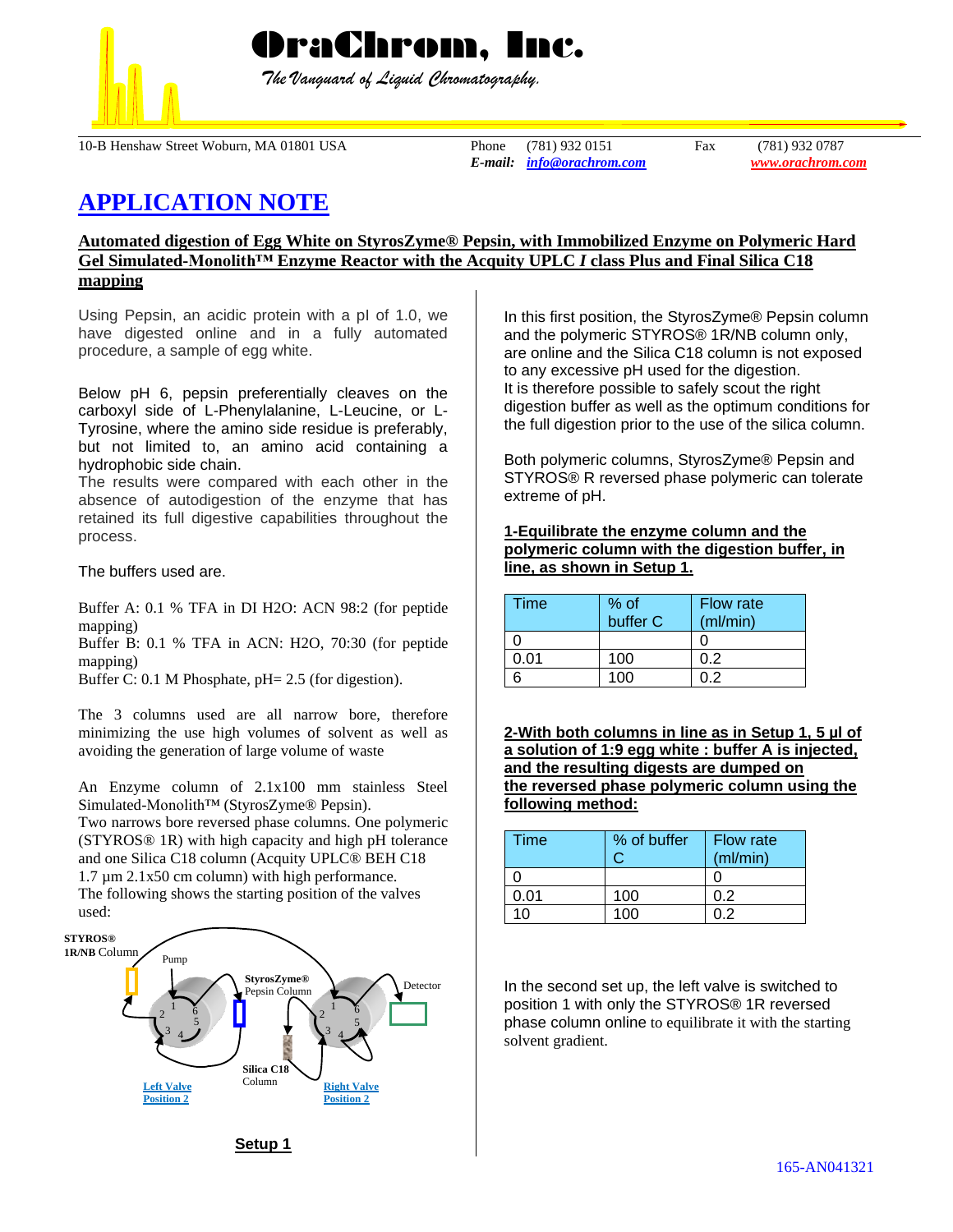

**Setup 2**

#### **3-The reversed phase Polymeric column only is now in line as in Setup 2 to wash the leftover salt and prepare it for the reversed phase mapping.**

**It is also ready for hyphenation with a mass spectrometer.** 

| Time | % of buffer B | % of buffer<br>А | Flow rate<br>(mI/min) |
|------|---------------|------------------|-----------------------|
|      |               |                  |                       |
|      |               | 100              | 0.3                   |
|      |               | 100              | 0.3                   |

**4-The digested peptides are now trapped on the polymeric reversed phase column and can be mapped following a gradient. The setup is now as Setup 2.**

| Time | % of buffer B | % of<br>buffer A | Flow rate<br>(mI/min) |
|------|---------------|------------------|-----------------------|
|      |               |                  |                       |
| 0.01 |               | 100              | 0.2                   |
| 25   | 75            | 25               | በ ን                   |

Once the conditions of the digestion are satisfactory, one can use the second switching valve to bring the Silica C18 column online as shown in Setup 3.

The same gradient as in step 4 can be used for the mapping to run the separation on the C18 Silica column in addition:

## **4'-The digested peptides trapped on the polymeric reversed phase column can now be mapped on the C18 Silica column in addition.**

**The setup is now as Setup 3.**

| Time | % of buffer B | % of<br>buffer A | Flow rate<br>(mI/min) |
|------|---------------|------------------|-----------------------|
|      |               |                  |                       |
| 0.01 |               | 100              | 0.2                   |
| 25   | 75            | 25.              | በ ን                   |



# **Setup 3**

**4''-In this step, using the same setup 3, the columns are washed with high organic to make sure they are devoid of any leftover proteinaceous species.**

### **The setup remains Setup 3.**

| <b>Time</b> | % of buffer B | % of<br>buffer A | Flow rate<br>(mI/min) |
|-------------|---------------|------------------|-----------------------|
|             | 100           |                  |                       |
|             | 60            | 40               | 0.3                   |
|             | 100           |                  | 0.3                   |
| 5           |               | 100              | 0.3                   |
| 5.1         | በ             | 100              | 0.3                   |
| 8           |               | 100              | 0.3                   |

To re-equilibrate both reversed phase columns that are now in line, the following step 5 is used.

**5- Both reversed phase columns are preequilibrated to the initial low organic prior to getting in contact with the digestion buffer.** 

**The setup is now Setup 3.**

| <b>Time</b> | % of buffer<br>R | % of<br>buffer A | Flow rate<br>ml/min |
|-------------|------------------|------------------|---------------------|
|             |                  |                  |                     |
|             |                  | 100              | 0.2                 |
|             |                  | 100              | በ ን                 |

The system is now ready for the next cycle to check the reproducibility of the digestion.

5 µl of a solution of 1:9 egg white: buffer A is injected.

The temperature is set at 37°C for all sequences.

The digestion is monitored at 210 nm primarily.

They are done under similar conditions.

The enzyme column of 2.1 x 100 mm has a volume to 0.346 ml.

A total of 2 ml is run through it during the digestion at a volumetric flow rate of 0.2 ml/min that is a linear velocity of 375 cm/hr calculated on an empty column.